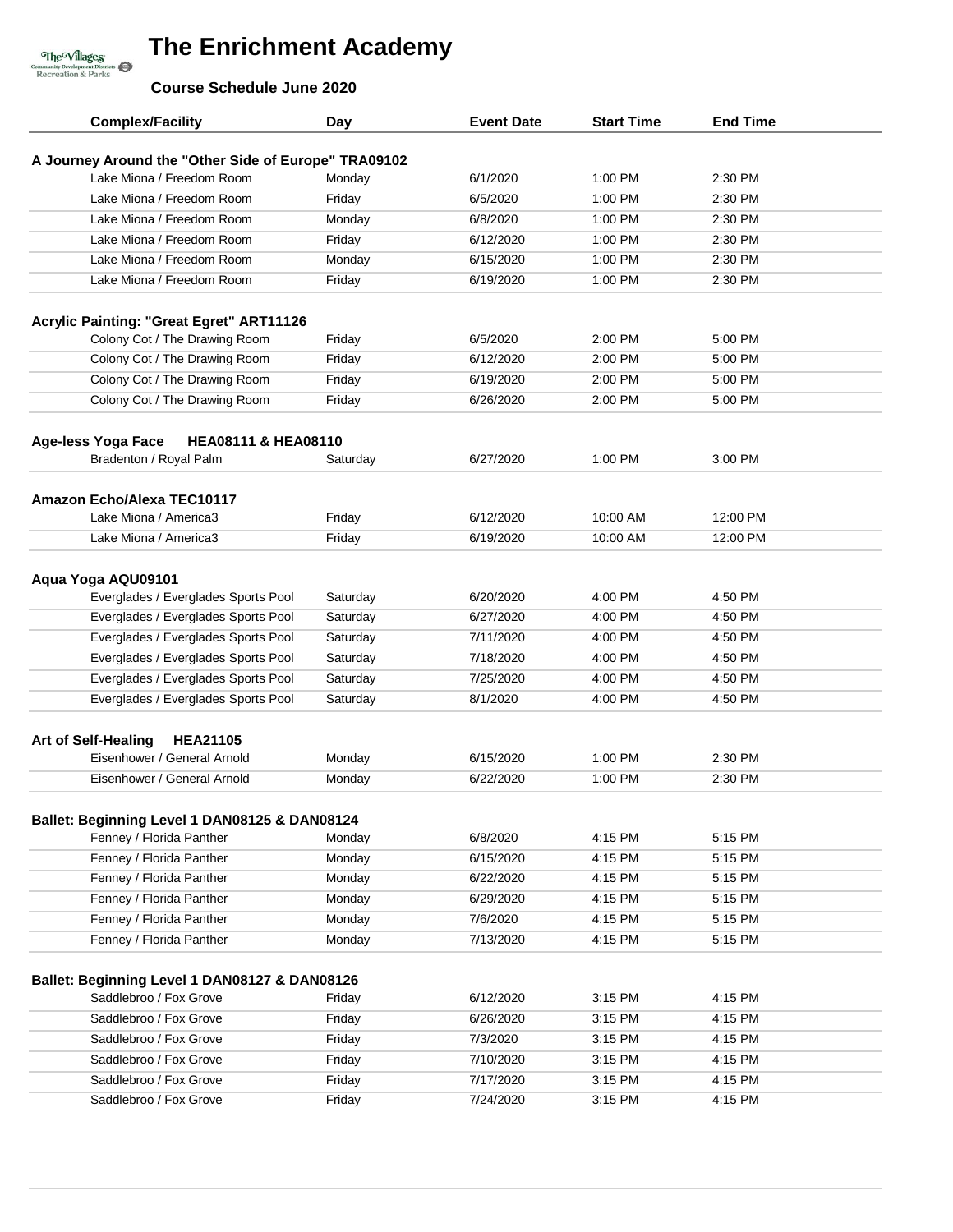### **Course Schedule June 2020**

The Willages<br>
Community Development Districts<br>
Recreation & Parks

| Ballet: Beginning Level 2 DAN12126 & DAN12125 |          |           |         |         |  |
|-----------------------------------------------|----------|-----------|---------|---------|--|
| Fenney / Florida Panther                      | Monday   | 6/8/2020  | 3:00 PM | 4:00 PM |  |
| Fenney / Florida Panther                      | Monday   | 6/15/2020 | 3:00 PM | 4:00 PM |  |
| Fenney / Florida Panther                      | Monday   | 6/22/2020 | 3:00 PM | 4:00 PM |  |
| Fenney / Florida Panther                      | Monday   | 6/29/2020 | 3:00 PM | 4:00 PM |  |
| Fenney / Florida Panther                      | Monday   | 7/6/2020  | 3:00 PM | 4:00 PM |  |
| Fenney / Florida Panther                      | Monday   | 7/13/2020 | 3:00 PM | 4:00 PM |  |
| Ballet: Continuing DAN12128 & DAN12127        |          |           |         |         |  |
| Saddlebroo / Fox Grove                        | Friday   | 6/12/2020 | 2:00 PM | 3:00 PM |  |
| Saddlebroo / Fox Grove                        | Friday   | 6/26/2020 | 2:00 PM | 3:00 PM |  |
| Saddlebroo / Fox Grove                        | Friday   | 7/3/2020  | 2:00 PM | 3:00 PM |  |
| Saddlebroo / Fox Grove                        | Friday   | 7/10/2020 | 2:00 PM | 3:00 PM |  |
| Saddlebroo / Fox Grove                        | Friday   | 7/17/2020 | 2:00 PM | 3:00 PM |  |
| Saddlebroo / Fox Grove                        | Friday   | 7/24/2020 | 2:00 PM | 3:00 PM |  |
|                                               |          |           |         |         |  |
| <b>Beer Tasting 101</b><br><b>CUL09104</b>    |          |           |         |         |  |
| <b>Rohan Recreation Center</b>                | Thursday | 6/18/2020 | 5:30 PM | 7:30 PM |  |
|                                               |          |           |         |         |  |
| Chair Yoga HEA23103                           |          |           |         |         |  |
| Bridgeport / Cape Hatteras                    | Tuesday  | 6/2/2020  | 5:00 PM | 6:00 PM |  |
| Bridgeport / Cape Hatteras                    | Tuesday  | 6/9/2020  | 5:00 PM | 6:00 PM |  |
| <b>Bridgeport / Cape Hatteras</b>             | Tuesday  | 6/16/2020 | 5:00 PM | 6:00 PM |  |
| <b>Bridgeport / Cape Hatteras</b>             | Tuesday  | 6/23/2020 | 5:00 PM | 6:00 PM |  |
| Bridgeport / Cape Hatteras                    | Tuesday  | 6/30/2020 | 5:00 PM | 6:00 PM |  |
| Bridgeport / Cape Hatteras                    | Tuesday  | 7/7/2020  | 5:00 PM | 6:00 PM |  |
|                                               |          |           |         |         |  |
| Chi Dancing DAN27108<br>Hibiscus / Orchid     | Friday   | 6/19/2020 | 2:00 PM | 3:00 PM |  |
| Hibiscus / Orchid                             | Friday   | 6/26/2020 | 2:00 PM | 3:00 PM |  |
| Hibiscus / Orchid                             | Friday   | 7/3/2020  | 2:00 PM | 3:00 PM |  |
| Hibiscus / Orchid                             | Friday   | 7/10/2020 | 2:00 PM | 3:00 PM |  |
| Hibiscus / Orchid                             |          |           |         | 3:00 PM |  |
|                                               | Friday   | 7/17/2020 | 2:00 PM |         |  |
| Dance of Yoga HEA33104                        |          |           |         |         |  |
| Bacall / Key Largo                            | Thursday | 6/4/2020  | 5:00 PM | 6:00 PM |  |
| Bacall / Key Largo                            | Thursday | 6/11/2020 | 5:00 PM | 6:00 PM |  |
| Bacall / Key Largo                            | Thursday | 6/18/2020 | 5:00 PM | 6:00 PM |  |
|                                               |          |           |         |         |  |
| Dance of Yoga HEA33105                        |          |           |         |         |  |
| Bacall / Key Largo                            | Thursday | 6/4/2020  | 5:00 PM | 6:00 PM |  |
| Bacall / Key Largo                            | Thursday | 6/11/2020 | 5:00 PM | 6:00 PM |  |
| Bacall / Key Largo                            | Thursday | 6/18/2020 | 5:00 PM | 6:00 PM |  |
| Bacall / Key Largo                            | Thursday | 6/25/2020 | 5:00 PM | 6:00 PM |  |
| Bacall / Key Largo                            | Thursday | 7/2/2020  | 5:00 PM | 6:00 PM |  |
| Bacall / Key Largo                            | Thursday | 7/9/2020  | 5:00 PM | 6:00 PM |  |
|                                               |          |           |         |         |  |
| Discover Scuba AQU02124                       |          |           |         |         |  |
| SeaBreeze / SeaBreeze Sports Pool             | Monday   | 6/8/2020  | 3:00 PM | 3:50 PM |  |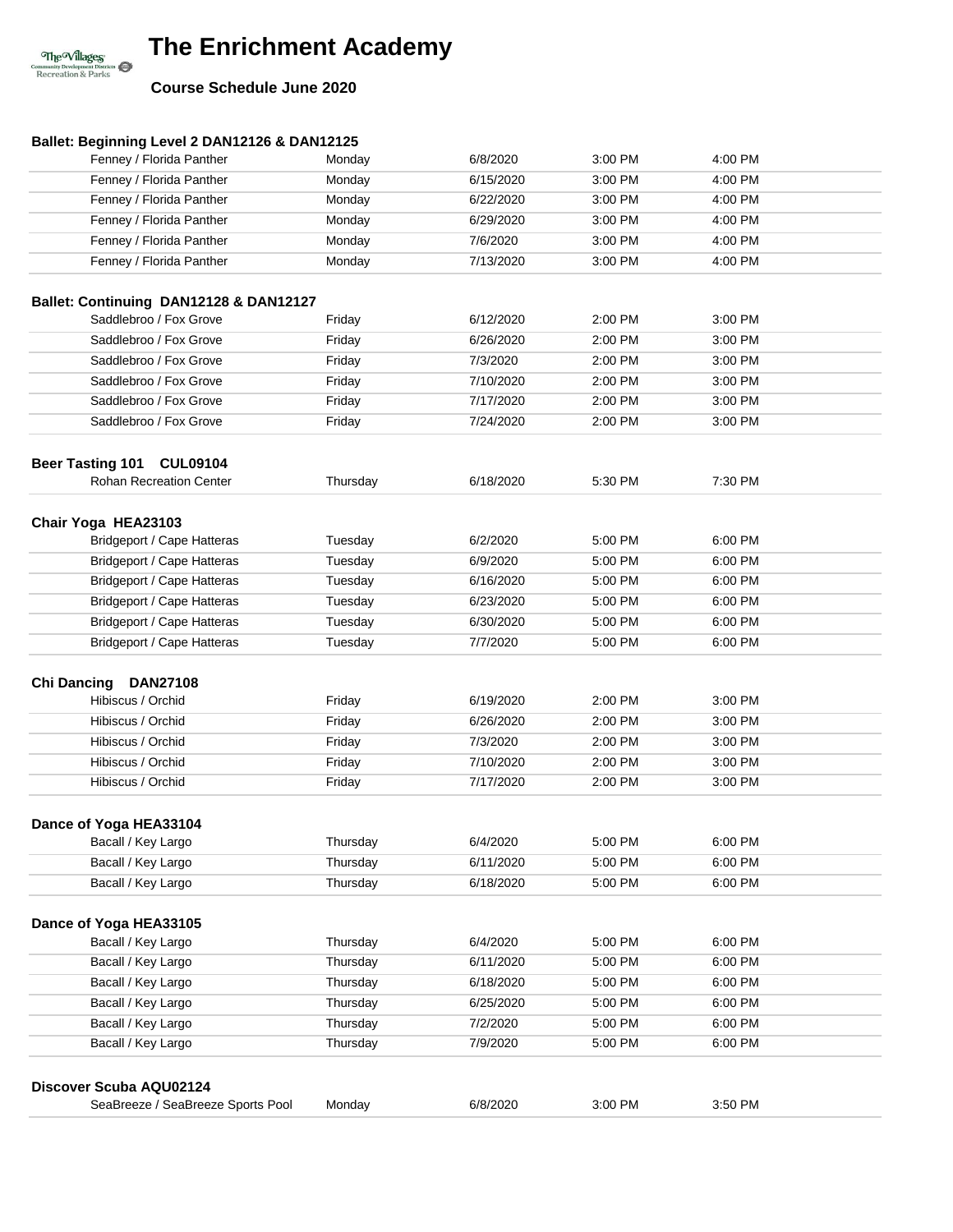

### **Course Schedule June 2020**

| Drone Basics HOB13107                      |           |           |          |          |  |
|--------------------------------------------|-----------|-----------|----------|----------|--|
| Lake Miona / Freedom Room                  | Wednesday | 6/3/2020  | 6:00 PM  | 8:00 PM  |  |
| Lake Miona / Freedom Room                  | Friday    | 6/5/2020  | 6:00 PM  | 8:00 PM  |  |
| Lake Miona / Freedom Room                  | Wednesday | 6/10/2020 | 6:00 PM  | 8:00 PM  |  |
| Lake Miona / Freedom Room                  | Friday    | 6/12/2020 | 6:00 PM  | 8:00 PM  |  |
|                                            |           |           |          |          |  |
| Drone: Flying Your DJI with Go4 HOB14103   |           |           |          |          |  |
| Lake Miona / Intrepid                      | Tuesday   | 6/9/2020  | 6:00 PM  | 8:00 PM  |  |
| Lake Miona / Intrepid                      | Thursday  | 6/11/2020 | 6:00 PM  | 8:00 PM  |  |
| Lake Miona / Intrepid                      | Tuesday   | 6/16/2020 | 6:00 PM  | 8:00 PM  |  |
| Lake Miona / Intrepid                      | Thursday  | 6/18/2020 | 6:00 PM  | 8:00 PM  |  |
| Lake Miona / Intrepid                      | Tuesday   | 6/23/2020 | 6:00 PM  | 8:00 PM  |  |
|                                            |           |           |          |          |  |
| French V LAN22103                          |           |           |          |          |  |
| Lake Miona / Freedom Room                  | Thursday  | 6/4/2020  | 4:00 PM  | 5:30 PM  |  |
| Lake Miona / Freedom Room                  | Thursday  | 6/11/2020 | 4:00 PM  | 5:30 PM  |  |
| Lake Miona / Freedom Room                  | Thursday  | 6/18/2020 | 4:00 PM  | 5:30 PM  |  |
| French I<br><b>LAN04110</b>                |           |           |          |          |  |
| Lake Miona / Freedom Room                  | Thursday  | 6/25/2020 | 6:00 PM  | 7:30 PM  |  |
| Lake Miona / Freedom Room                  | Thursday  | 7/2/2020  | 6:00 PM  | 7:30 PM  |  |
| Lake Miona / Freedom Room                  | Thursday  | 7/9/2020  | 6:00 PM  | 7:30 PM  |  |
| Lake Miona / Freedom Room                  | Thursday  | 7/16/2020 | 6:00 PM  | 7:30 PM  |  |
|                                            |           |           |          |          |  |
| Guitar: I MUS15108                         |           |           |          |          |  |
| Fenney / Florida Panther                   | Monday    | 6/1/2020  | 10:30 AM | 11:30 AM |  |
| Fenney / Florida Panther                   | Monday    | 6/8/2020  | 10:30 AM | 11:30 AM |  |
| Fenney / Florida Panther                   | Monday    | 6/15/2020 | 10:30 AM | 11:30 AM |  |
| Fenney / Florida Panther                   | Wednesday | 6/17/2020 | 10:30 AM | 11:30 AM |  |
|                                            |           |           |          |          |  |
| Guitar: I MUS15110                         |           |           |          |          |  |
| Fenney / Florida Panther                   | Monday    | 6/1/2020  | 9:15 AM  | 10:15 AM |  |
| Fenney / Florida Panther                   | Monday    | 6/8/2020  | 9:15 AM  | 10:15 AM |  |
| Fenney / Florida Panther                   | Monday    | 6/15/2020 | 9:15 AM  | 10:15 AM |  |
| Fenney / Florida Panther                   | Wednesday | 6/17/2020 | 9:15 AM  | 10:15 AM |  |
|                                            |           |           |          |          |  |
| Guitar: II MUS18106                        |           |           |          |          |  |
| Fenney / Florida Panther                   | Monday    | 6/1/2020  | 8:00 AM  | 9:00 AM  |  |
| Fenney / Florida Panther                   | Monday    | 6/8/2020  | 8:00 AM  | 9:00 AM  |  |
| Fenney / Florida Panther                   | Monday    | 6/15/2020 | 8:00 AM  | 9:00 AM  |  |
| Fenney / Florida Panther                   | Wednesday | 6/17/2020 | 8:00 AM  | 9:00 AM  |  |
| Italian: Beginners Conversational LAN23103 |           |           |          |          |  |
| Lake Miona / America3                      | Monday    | 6/22/2020 | 2:00 PM  | 4:00 PM  |  |
| Lake Miona / America3                      | Monday    | 6/29/2020 | 2:00 PM  | 4:00 PM  |  |
| Lake Miona / America3                      | Monday    | 7/6/2020  | 2:00 PM  | 4:00 PM  |  |
| Lake Miona / America3                      | Monday    | 7/13/2020 | 2:00 PM  | 4:00 PM  |  |
| Lake Miona / America3                      | Monday    | 7/20/2020 | 2:00 PM  | 4:00 PM  |  |
| Lake Miona / America3                      | Monday    | 7/27/2020 | 2:00 PM  | 4:00 PM  |  |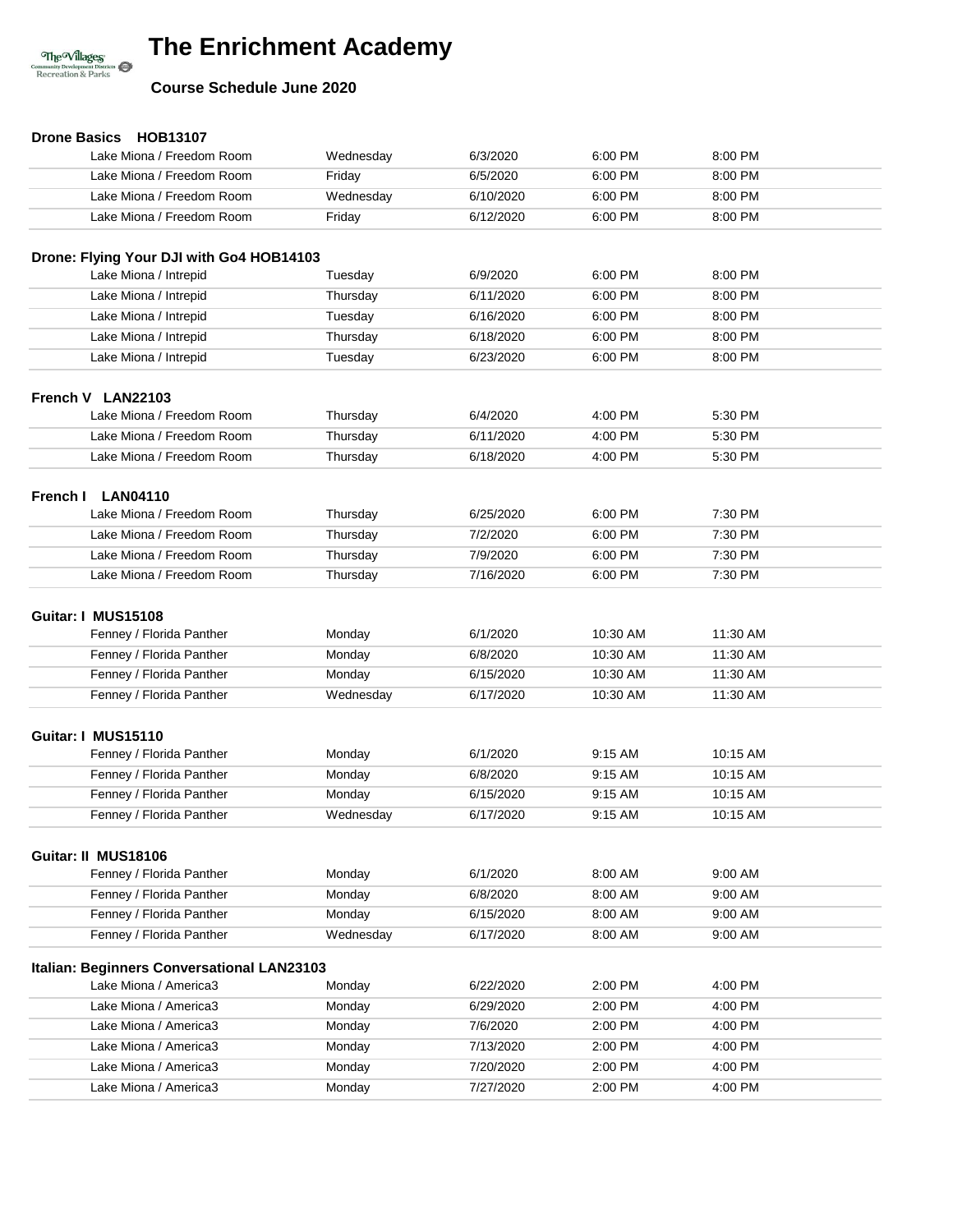**Course Schedule June 2020**

The Willages<br>
Community Development Districts<br>
Recreation & Parks

| Master the Essential Habits for Sustained Happiness PHI32101                                   |           |           |         |          |  |
|------------------------------------------------------------------------------------------------|-----------|-----------|---------|----------|--|
| Bridgeport / Cape Hatteras                                                                     | Monday    | 6/8/2020  | 6:00 PM | 8:00 PM  |  |
| Bridgeport / Cape Hatteras                                                                     | Monday    | 6/15/2020 | 6:00 PM | 8:00 PM  |  |
| Bridgeport / Cape Hatteras                                                                     | Monday    | 6/22/2020 | 6:00 PM | 8:00 PM  |  |
| <b>Bridgeport / Cape Hatteras</b>                                                              | Monday    | 6/29/2020 | 6:00 PM | 8:00 PM  |  |
| Mixed Media Painting Adventures! (Creative Pots & Pavers/Summer Theme)<br>Allamanda / Gardenia | Sunday    | 6/14/2020 | 1:00 PM | 4:00 PM  |  |
| Mixed Media Painting Adventures! (Seashell Ornaments) ART92102                                 |           |           |         |          |  |
| Allamanda / Gardenia                                                                           | Sunday    | 6/14/2020 | 9:00 AM | 11:30 AM |  |
|                                                                                                |           |           |         |          |  |
| One Stroke Painting: Beginners Basic (Tulips & Leaves) ART99103                                |           |           |         |          |  |
| Lake Miona / Stars and Stripes                                                                 | Thursday  | 6/18/2020 | 9:00 AM | 12:00 PM |  |
| Lake Miona / Stars and Stripes                                                                 | Thursday  | 6/25/2020 | 9:00 AM | 12:00 PM |  |
|                                                                                                |           |           |         |          |  |
| Paul Joseph Revere: Red, White and Blue Blood HIS117101<br>Eisenhower / General Arnold         | Wednesday | 6/24/2020 | 4:00 PM | 5:00 PM  |  |
| Eisenhower / General MacArthur                                                                 | Wednesday | 6/24/2020 | 4:00 PM | 5:00 PM  |  |
|                                                                                                |           |           |         |          |  |
| Racewalking for Beginners SPO07109                                                             |           |           |         |          |  |
| Rohan / Rohan Picnic Pavilion                                                                  | Tuesday   | 6/2/2020  | 6:30 PM | 8:00 PM  |  |
| Rohan / Rohan Picnic Pavilion                                                                  | Tuesday   | 6/9/2020  | 6:30 PM | 8:00 PM  |  |
| Rohan / Rohan Picnic Pavilion                                                                  | Tuesday   | 6/16/2020 | 6:30 PM | 8:00 PM  |  |
| Rohan / Rohan Picnic Pavilion                                                                  | Tuesday   | 6/23/2020 | 6:30 PM | 8:00 PM  |  |
| Rohan / Rohan Picnic Pavilion                                                                  | Tuesday   | 6/30/2020 | 6:30 PM | 8:00 PM  |  |
| Rohan / Rohan Picnic Pavilion                                                                  | Tuesday   | 7/7/2020  | 6:30 PM | 8:00 PM  |  |
| Eisenhower / Admiral King<br>Slavery: How It Affects America Today HIS127101                   | Tuesday   | 6/23/2020 | 1:30 PM | 3:30 PM  |  |
| Lake Miona / Freedom Room                                                                      | Monday    | 6/22/2020 | 3:00 PM | 4:30 PM  |  |
| Lake Miona / Freedom Room                                                                      | Monday    | 6/29/2020 | 3:00 PM | 4:30 PM  |  |
|                                                                                                |           |           |         |          |  |
| <b>Snorkeling AQU01123</b><br>SeaBreeze / SeaBreeze Sports Pool                                | Monday    | 6/8/2020  | 4:00 PM | 4:50 PM  |  |
|                                                                                                |           |           |         |          |  |
| Swim Lessons: Adult Beginning AQU04138                                                         |           |           |         |          |  |
| Everglades / Everglades Sports Pool                                                            | Monday    | 6/15/2020 | 9:00 AM | 9:35 AM  |  |
| Everglades / Everglades Sports Pool                                                            | Thursday  | 6/18/2020 | 9:00 AM | 9:35 AM  |  |
| Everglades / Everglades Sports Pool                                                            | Monday    | 6/22/2020 | 9:00 AM | 9:35 AM  |  |
| Everglades / Everglades Sports Pool                                                            | Thursday  | 6/25/2020 | 9:00 AM | 9:35 AM  |  |
| Everglades / Everglades Sports Pool                                                            | Monday    | 6/29/2020 | 9:00 AM | 9:35 AM  |  |
| Everglades / Everglades Sports Pool                                                            | Thursday  | 7/2/2020  | 9:00 AM | 9:35 AM  |  |
| Swim Lessons: Adult Beginning AQU04142                                                         |           |           |         |          |  |
| Everglades / Everglades Sports Pool                                                            | Monday    | 6/15/2020 | 9:45 AM | 10:20 AM |  |
| Everglades / Everglades Sports Pool                                                            | Thursday  | 6/18/2020 | 9:45 AM | 10:20 AM |  |
| Everglades / Everglades Sports Pool                                                            | Monday    | 6/22/2020 | 9:45 AM | 10:20 AM |  |
| Everglades / Everglades Sports Pool                                                            | Thursday  | 6/25/2020 | 9:45 AM | 10:20 AM |  |
| Everglades / Everglades Sports Pool                                                            | Monday    | 6/29/2020 | 9:45 AM | 10:20 AM |  |
| Everglades / Everglades Sports Pool                                                            | Thursday  | 7/2/2020  | 9:45 AM | 10:20 AM |  |
|                                                                                                |           |           |         |          |  |